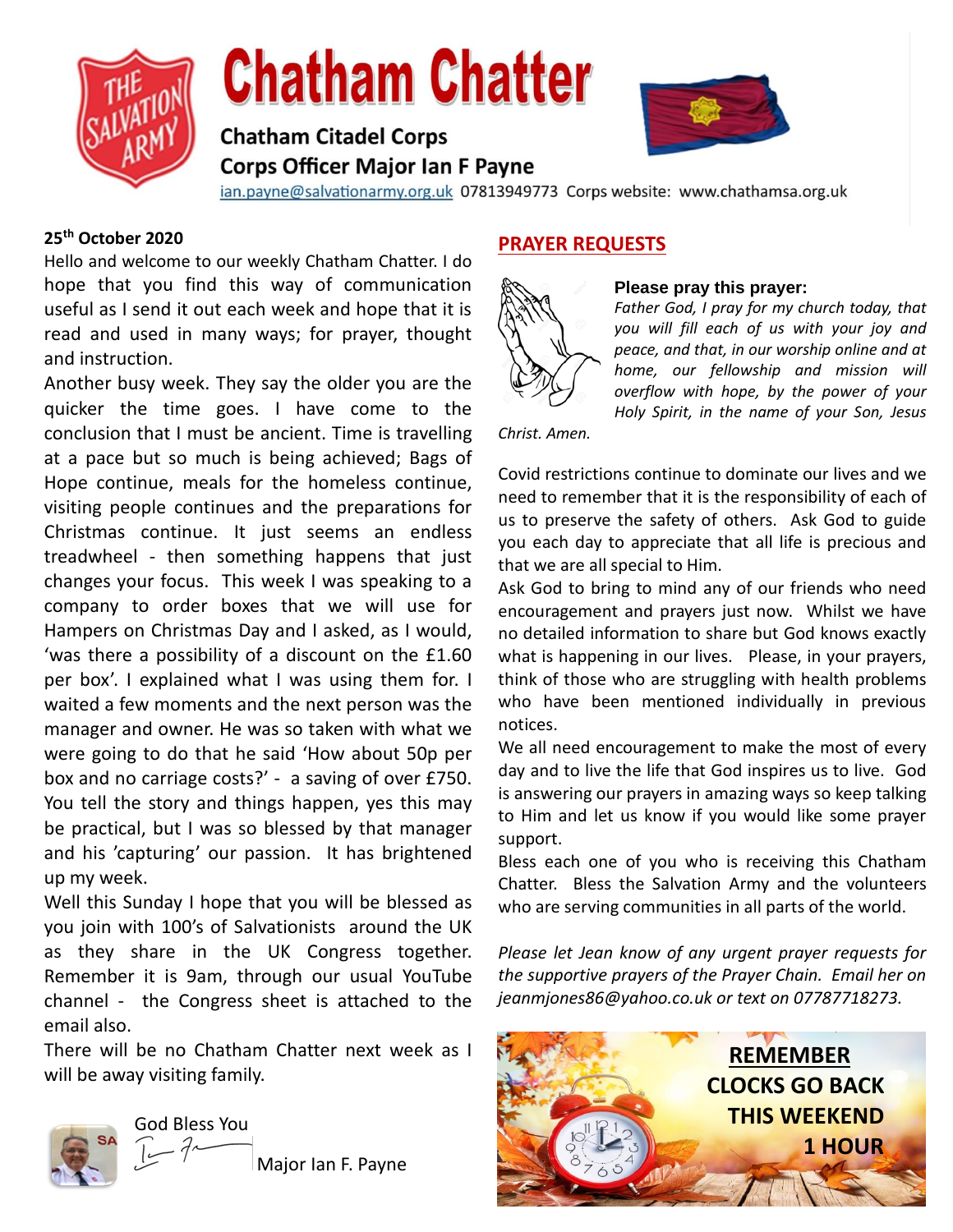I have asked Territorial Envoy Tony McClure to add to the Chatham Chatter on a regular basis - here is his article.

#### **WHO'D 'VE THOUGHT IT?**



A phrase I use, more often than I realise is "Who'd've thought it?". I usually say this when I see or experience something unusual or out of the ordinary.

I remember looking at, pre. Coronavirus outbreak, people in

Westfield Shopping Centre wearing a mask over the lower part of their face. I thought that this seemed a bit extreme, wearing a face mask in the UK.

Now, six months or so later, face masks are mandatory. Some bus drivers won't let you on the bus if you haven't got a mask. We all know Donald Trump isn't keen on them but the 'science' people say they are a good thing to wear. One person, on Radio 4 said "The mask may not stop you getting the virus, but it will stop you spreading it."

So now if I am in a shop or on public transport I obey the rules and wear a face mask.

I am often surprised how quickly, after an instruction has been given, we in the UK generally obey. Most people now make use of their face masks; even if they choose to wear them in unusual ways. I saw one lady in Strood struggling to wear a face mask and smoke a cigarette at the same time. She was determined to have her smoke.

Of course there are those people who completely ignore the rules. Do they act with a sense of immunity? "Covid19 will, potentially, attack everyone else but I am OK."

Jesus met people who had the same sort of attitude. What he had to say was good for other people but not for them. They knew what they believed and nothing Jesus said or did seemed to make the slightest difference. Their minds were set and all Jesus did was upset them. Indeed, He upset them so much that the very people who should have 'got His message' decided that He needed to be eliminated.

Jesus says, in Luke 11:28

"Blessed rather are those who hear the word of God and obey it."

Allow the presence and grace of God to continually change your heart and mind. After all, it is the best thing you could do.



## **PROMOTION TO GLORY**

Brother Geoff Groom was Promoted to Glory on Thursday 15<sup>th</sup> October. Please remember Geoff's family; Wendy, Bruce, Cheryl, Joy, Stuart & Neal and their respective families. Details of the funeral service will be circulated once they are confirmed.

## **SUNDAY SCHOOL**

Zoom Sunday – please ask Tracy for details to join in.

# **'Making a difference' 'Bags of Hope for Christmas'**

It's going to be Christmas as normal, but with a challenge. We will meet that challenge and make a difference to many lives and families in our community. God bless you as you help the various teams.

My theme through the Advent and Christmas season will be *'Making a Difference, Bags of Hope for Christmas'* Let's make that a reality.

## **CHRISTMAS BAGS OF HOPE**



Again, this year we are asking you to bring hope to many people this Christmas – collect the items on the list, put them in a Bag for Life and bring them to the Hall on the times shown. If you are unable to shop (each bag costs £25), why not make a donation on our Just Giving page with the reference 'Hope' and someone will go and

buy the bag on your behalf – or you can send a cheque to the hall. Last year we gave out over 130 bags – there are many in our community struggling due to Covid19. Help us make Christmas a little easier for them.

## [https://www.justgiving.com/fundraising/chatham](https://www.justgiving.com/fundraising/chatham-citadel)[citadel](https://www.justgiving.com/fundraising/chatham-citadel)

if you require any further details please contact Sam. [Splinter9@blueyonder.co.uk](mailto:Splinter9@blueyonder.co.uk)

God bless you Tony McClure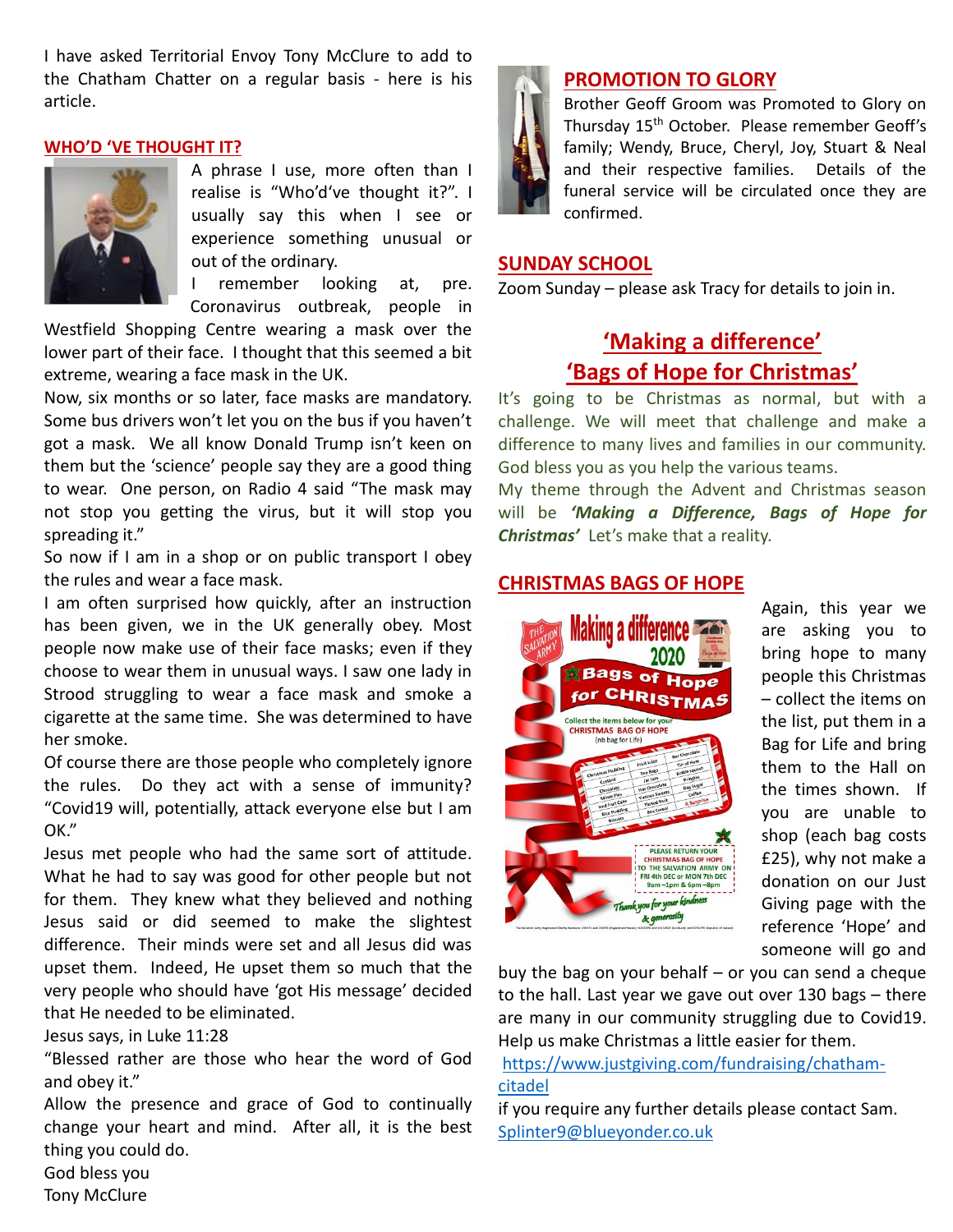## **CHRISTMAS DAY AT CHATHAM SA**



Christmas Day at Chatham SA will be very different this year. At present, we will be unable to have guests in the hall for lunch which has been run by the Medway Sunlight Rotary Club, so this year we will be providing a full Christmas Day Lunch in a Hamper plus a tea and surprise for each person. All the recipient will have to do is heat the food in an oven or microwave. They will be delivered by volunteers. Can I ask you to consider the following;

Could you be a volunteer to deliver a couple of hampers on Christmas Day (between 9am & 2pm)?

Do you have the name of a person who would welcome a hamper? Please let me have their details.

Contact Grace using the details above or let Major Ian know.

## **CHRISTMAS TOY APPEAL**

We will be having a Christmas Toy Appeal this year. Between now and the date on the poster why not buy a gift for a child, between 1 to 18 and bring it to the hall on one of the dates mentioned, unwrapped. Again, this year we can make a big difference to many children's lives on Christmas Day. If you would sooner give a donation, again, please make this on the Justgiving page or send to the Hall and a toy will be bought to give. If you require any further information please contact Wendy. 07368 629792 or

[paulscoulding@gmail.com](mailto:paulscoulding@gmail.com)

## **IF YOU WANT POSTERS/INVITATIONS ETC FOR ANY ON THE ABOVE PLEASE CONTACT MAJOR IAN**

## **SUNDAY 25th OCTOBER MORNING MEETING**

We will be streaming the morning meeting from the Territorial Congress with the Chief of the Staff, Commissioners Lyndon and Bronwyn Buckingham the principle guests. **This will commence at 9am on our usual Chathamsa YouTube in place of our local morning meeting.**

### **'BAGS OF HOPE' AND MEALS**

We continue this much needed service on Monday and Friday giving out Bags of Hope. We are grateful to the Medway Sunlight Rotary Club who give us referrals and help with delivery for those unable to leave the house due to shielding, age or infirmity. **Can you think of someone who could do with a Bag of Hope**? Also, our weekly meals continue from the front door of the hall, giving support to the most vulnerable of our society.

## **SONGSTERS DESERT ISLAND DISKS**

If you go to [www.chathamsa.org.uk](http://www.chathamsa.org.uk/) and click on the Chatham Chatter button, then 'other news' you will find the 'Songsters Desert Island Discs' which is a weekly choice of music by individual members of the Songster Brigade - get clicking.

## **CHATHAMSA CLOTHING BANK**

We now have a ChathamSA Clothing Bank sited outside the hall for the public to donate clothes. There will be regular financial donations made to the Corps for allowing this service. You can let people know that this service is available 24/7.



## **CORPS OFFERINGS, DONATIONS**

Don't forget the Just-Giving page to enable you to give your weekly collections and donations

[https://www.justgiving.com/fundraising/chatham](https://protect-eu.mimecast.com/s/XvwDCQ1YOIXwzxrHxFDQp?domain=justgiving.com)[citadel](https://protect-eu.mimecast.com/s/XvwDCQ1YOIXwzxrHxFDQp?domain=justgiving.com)

If members of the public, your neighbours, friends etc. wish to donate to the Corps please direct them to this link or they can send in donations using a cheque and posting to the Hall for the attention of the CO.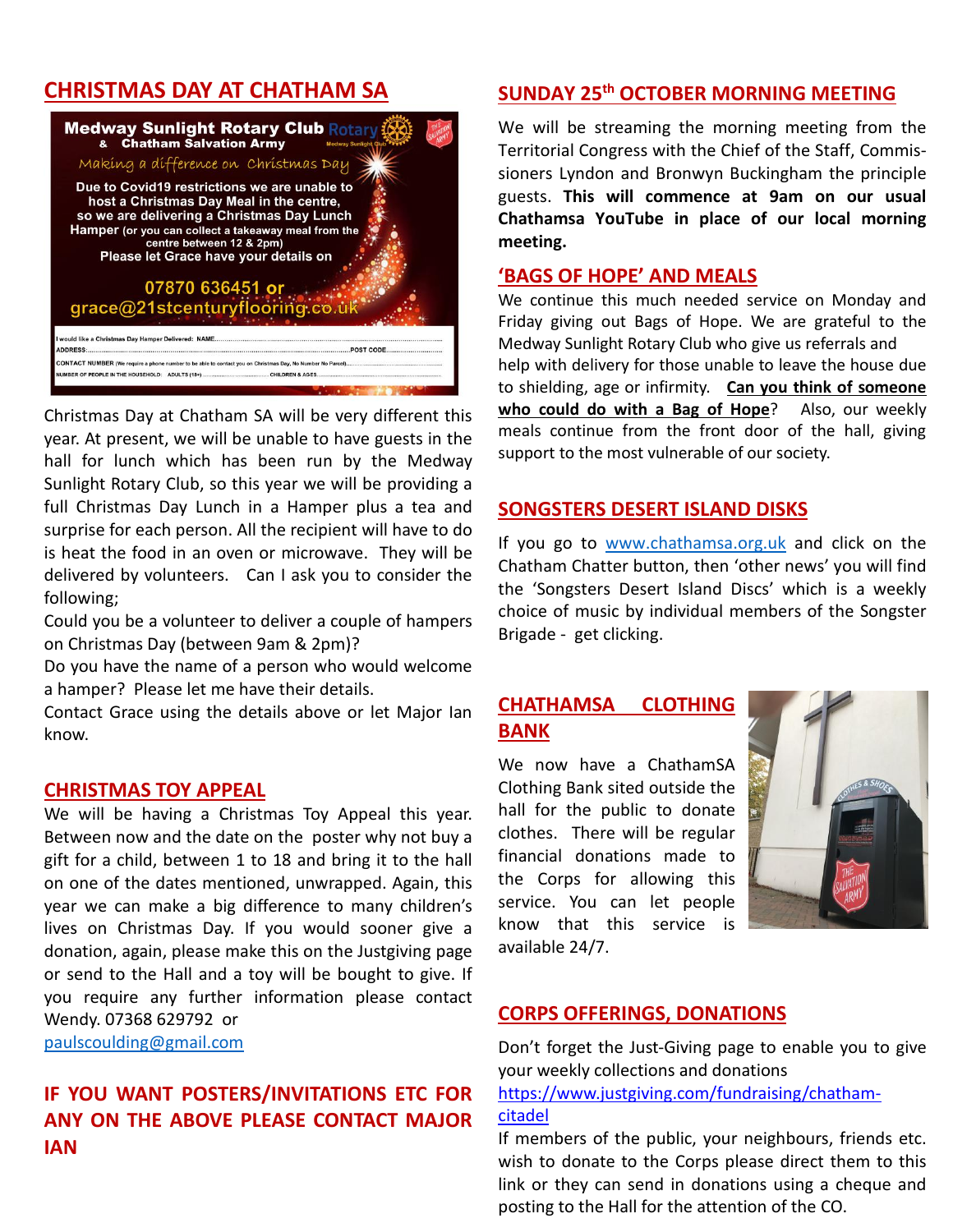## **CORPS TREASURER**

All cartridges, collections, donations etc: please send a cheque (cheques should be made payable to The Salvation Army) and posted to the hall (Church Street, Chatham, ME4 4BT). Please remember to write your cartridge number on the reverse of the cheque. Or you can pay by BACS ask the CT for details.

**Also, if you have SA papers can you make payments (inc cheques) separate from all other payments at the Corps. If you wish to know how much you owe please contact Trevor Grant**.

## **NHS COVID-19 App**

We are asking you all to download the NHS Covid19 [App](https://protect-eu.mimecast.com/s/eh92CElJPs1ExOQCQt76-?domain=content.phepartnerships.co.uk) and share the communications to encourage others to download it as the simplest way to help protect those we love.

The NHS COVID-19 App is part of the large-scale coronavirus (COVID-19) testing and contact tracing programme and will be used, alongside traditional contact tracing, to notify users if they come into contact with someone who later tests positive for coronavirus – helping to keep us all safer.

[https://coronavirusresources.phe.gov.uk/the-nhs-covid-](https://coronavirusresources.phe.gov.uk/the-nhs-covid-19-app/resources/)[19-app/resources/](https://coronavirusresources.phe.gov.uk/the-nhs-covid-19-app/resources/)



**ANYONE COMING INTO THE HALL MUST USE THE QR CODE (EXAMPLE ON LEFT) AS A PART OF THE NHS APP TRACK AND TRACE - THESE WILL BE LOCATED BY ALL DOORWAYS INTO THE BUILDING. IF YOU DO NOT HAVE THE APP ON A PHONE YOU** 

**MUST CONTACT MAJOR IAN TO MAKE AN ARRANGEMENT TO COME TO THE HALL.**

## **INFORMATION FROM MEDWAY COUNCIL**

Please be advised that as per previous years, Medway Council-run car parks in the town centres will offer free parking in the run up to Christmas.

This year, there will be 4 free Christmas parking days running from 17<sup>th</sup> December to 20<sup>th</sup> December 2020.

## **THQ**

To keep up with The Salvation Army throughout the territory - click the link;

<https://www.youtube.com/user/salvationarmyvideo> The Salvation Army Youtube Channel <https://youtu.be/Nv4OsGF8Ah4>



## **VIDEO MESSAGE FROM THE TERRITORIAL COMMANDER**

Commissioner Anthony Cotterill turns to Scripture (and a 1980s hit single) to encourage us not to

worry, but to be happy. Watch on YouTube. <https://youtu.be/c4lEdUJRel4>

## **ONLINE TERRITORIAL CONGRESS**

Although our gathering in Newport was cancelled, you can be part of the experience by watching Congress meetings online. Watch live on **youtube.com/salvationarmyvideo** on Saturday 24 October at 3pm and on Sunday 25 October at 9am, with Chief of the Staff, Commissioners Lyndon and Bronwyn Buckingham (IHQ) supported by our Territorial Leaders.

*At Chatham we will be transmitting this at 9 am in place of the usual 10 am meeting.*

## **RAH CAROL CONCERT**

The Royal Albert Hall has agreed to move TSA booking for the Territorial Carol Concert to the new date next year of Wednesday 8 December 2021. For this Christmas, there will be a virtual Territorial Carol Concert, to be available online via YouTube, comprising highlight features from previous years' concerts, alongside new pieces and celebrity readings. This is currently in production and a time and date for the launch will be advertised and announced in due course.

## **BOOK YOUR PLACE: ROYAL PARKS HALF MARATHON 2021**

The ballot for this event in April 2021 is now open. Run for a reason and join Team Sally Army as you take in four of London's stunning eight Royal Parks. Go to <https://royalparkshalf.com/>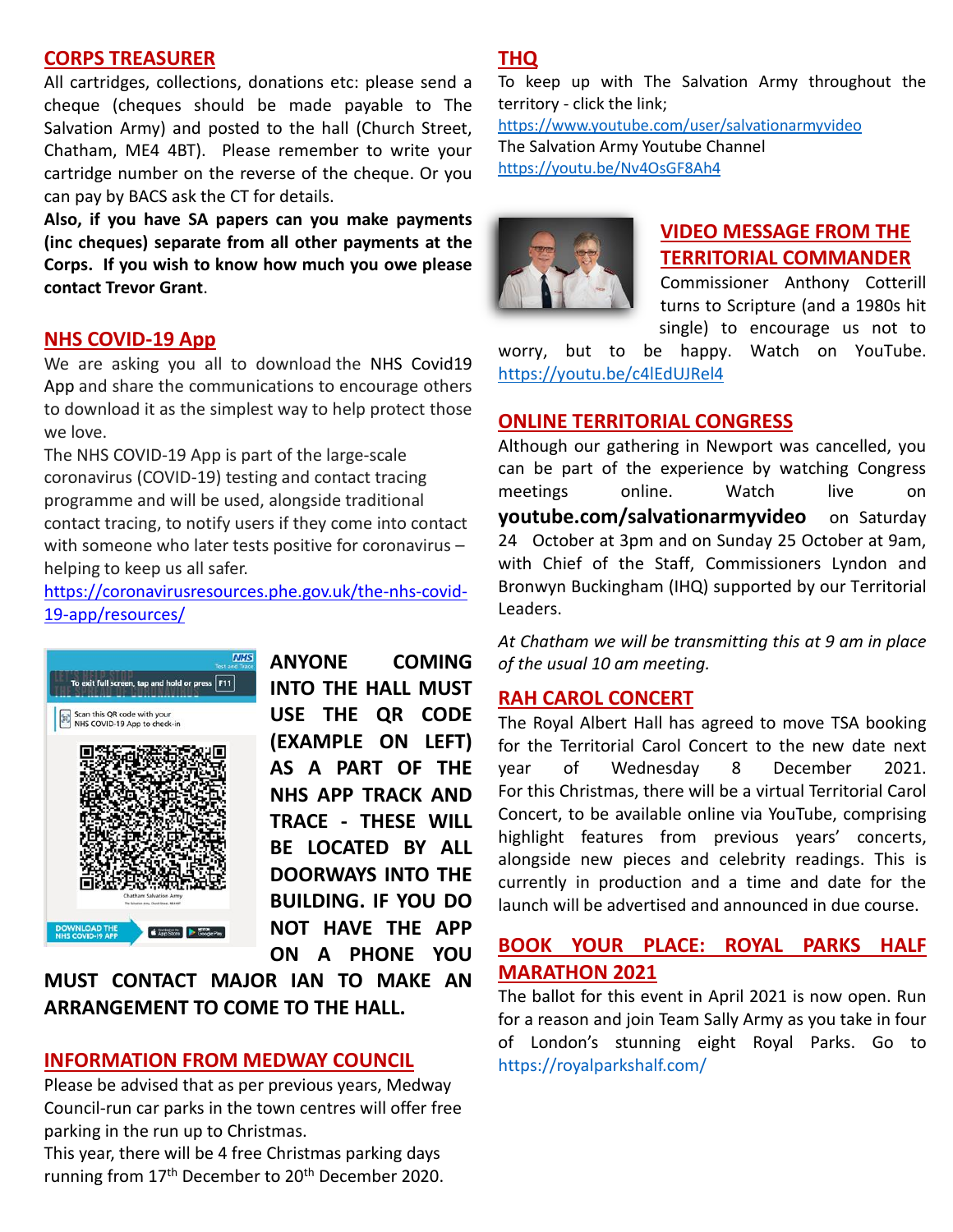## **GENERAL BRIAN PEDDLE**



**General Brian Peddle** is on Facebook and Twitter and gives very encouraging updates daily of what is going on around the SA world including thoughts and prayers. Facebook & Twitter @GeneralBPeddle. Also Twitter @SalvArmyIHQ

Hear the General's message on International Peace Day 2020. The General says: '*Please join us in praying for peace, particularly in these challenging days'* [https://www.facebook.com/GeneralBPeddle/videos/3309](https://www.facebook.com/GeneralBPeddle/videos/330973588169509/) [73588169509/](https://www.facebook.com/GeneralBPeddle/videos/330973588169509/)

#### **LOOK AHEAD TO INTERFAITH WEEK: 8-15 NOV**

At this time of Covid-19, Interfaith Week is ever more important, helping people to continue to come together; make new links and friendships; educate against prejudice and hatred; and volunteer together to help others. You will find ideas for socially distanced and online activities at

**[www.interfaithweek.org/resources/ideas](http://www.interfaithweek.org/resources/ideas)** and these can be modified for your use.

## **ON YOUR DAILY JOURNEY**

As part of your daily devotions let's pray the A to Z prayer. Each day I will give you a letter from the alphabet. Please use this letter to pray for members of the Corps with this initial, friends, family and neighbours and why not let them know that they have been prayed for, an email, note through the door or letter. Let's make a difference by praying for each other. Can you imagine the difference that will make.

#### **MONDAY**--**[ROMANS 12:1](https://www.biblestudytools.com/romans/12-1.html)**

*I urge you, brothers, in view of God's mercy, to offer your bodies as living sacrifices, holy and pleasing to God -- this is your spiritual act of worship.* **THOUGHTS ABOUT TODAY'S VERSE...**

Because God went first and sacrificed what is most precious to him to save us, he can ask us to surrender ourselves to him. Only one problem: The sacrifice wants to keep crawling off the altar. But, since we are that sacrifice, let's offer ourselves fully to God!

## **A - MY PRAYER...**

Holy and Righteous Saviour, I want to surrender my life, my body, and will to you. But I confess, there are little things (and maybe some big things), that I keep from

ever placing on that altar. Things I don't want to give up. To the best of my ability, I pledge today to live for you in a way that leaves nothing outside your Lordship and control. I offer you me -- all that I have and am -- to be yours today. Through Jesus. Amen.

#### **TUESDAY[-EPHESIANS 2:8-9](https://www.biblestudytools.com/ephesians/passage/?q=ephesians+2:8-9)**

*It is [by grace you have been saved,](https://www.crosswalk.com/faith/bible-study/ways-to-live-the-truth-that-by-grace-you-have-been-saved-through-faith.html) through [faith](https://www.crosswalk.com/faith/) - and this not from yourselves, it is the gift of God - not by works, so that no one can boast.* **THOUGHTS ABOUT TODAY'S VERSE...**

Don't you love gifts! When they're truly given, with no strings attached, all we have to do is receive them. The greatest gift we've ever received has nothing to do with our efforts. It is a gift from God. We didn't earn it, deserve it, or purchase it. God gave it through his sacrificial gift so our salvation would not be our boast, but his kindness.

#### **B -** MY PRAYER...

Holy God, I can never thank you enough for sending Jesus and paying the debt for my sin. May I never presume on your grace or take the cost of your gift lightly. At the same time, Father, I want to live confidently, knowing that my salvation is not dependent on my mistakes but upon your grace. Because of such a lavish gift, I pledge to live for you today in a way that reflects the joy I have at receiving such an awesome gift. Through Jesus, my Grace, I pray. Amen.

#### **WEDNESDAY-[-1 PETER 5:8-9](https://www.biblestudytools.com/1-peter/passage/?q=1%20peter+5:8-9)**

*Be self-controlled and alert. Your enemy the devil prowls around like a roaring lion looking for someone to devour. Resist him, standing firm in the faith, because you know that your brothers throughout the world are undergoing the same kind of sufferings.*

#### **THOUGHTS ABOUT TODAY'S VERSE...**

Satan is real. He and his power are intended to harm. But rather than spending our time worrying about him, let's resist him when we are tempted and focus on Jesus. He's the one who won the big showdown at Calvary, triumphing over Satan. He took Satan's greatest tool and disarmed it. Now we can resist and Satan will flee.

### **C - MY PRAYER...**

Thank you, Almighty God, for sending Jesus to break Satan's stranglehold over us. Through the Saviour's death you have assured me that mine won't be the end of our relationship, but the beginning of life with you.